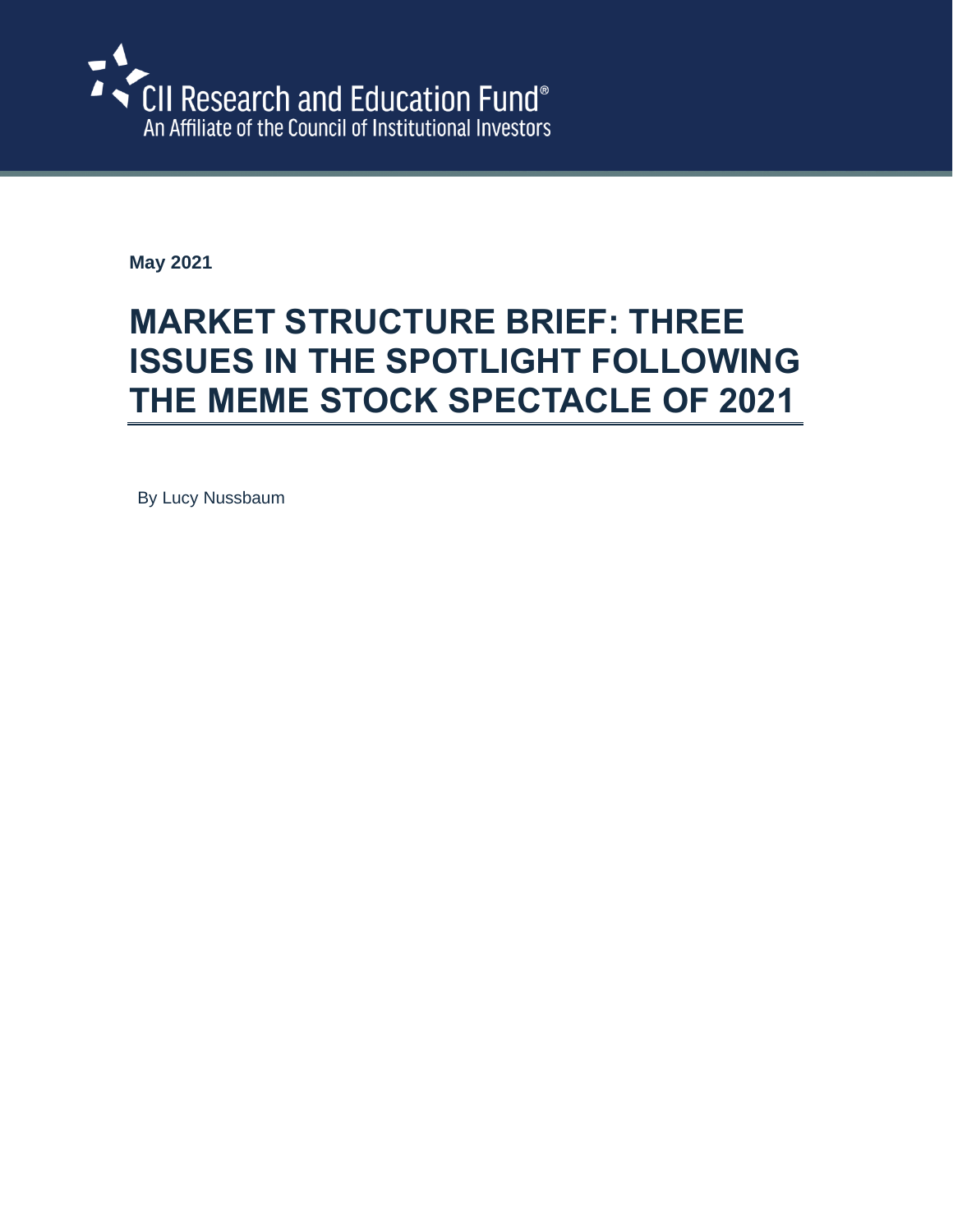Lucy Nussbaum is senior research analyst at the Council of Institutional Investors.

© 2021 Council of Institutional Investors Research and Education Fund

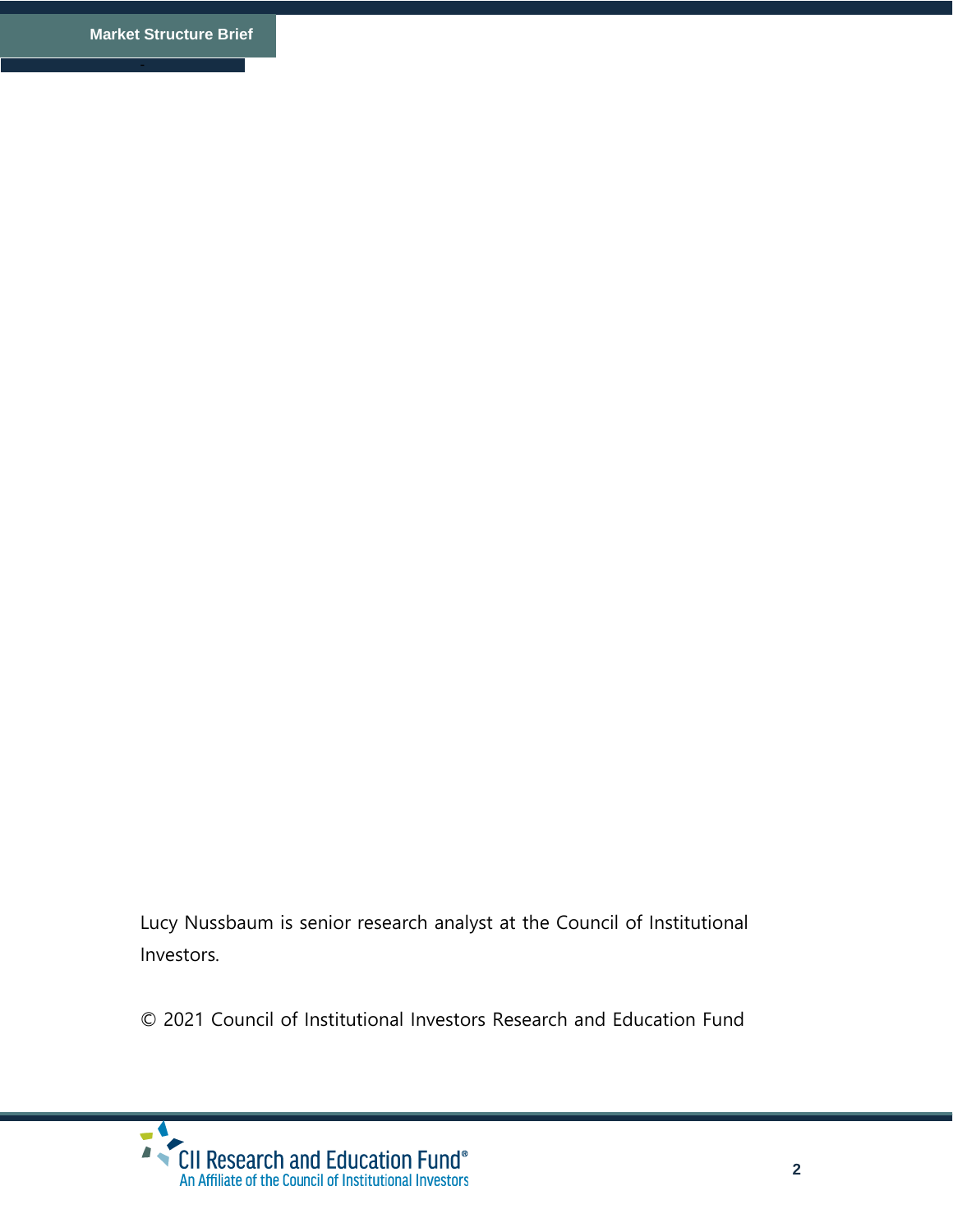#### Summary

This paper briefly addresses three issues at the forefront of policymaking in the wake of the "meme stock" trading frenzy that roiled the U.S. equities market in January 2021. In particular, there are questions about the potential conflicts of interest in the payment for order flow system, transparency of short positions and whether to shorten the two-day delay in trade settlement. While this report does not endorse any particular policy actions, it reviews some of the reasons these issues have emerged or resurfaced, and how changes could impact markets positively or negatively.

# Background

Of all the meme stock volatility that occurred in early 2021, GameStop most epitomized the frenzy of the time. On January 27, 2021, GameStop shares peaked at a closing price of more than \$347 per share, up from \$17 earlier the same month and just above \$4 a year earlier.<sup>1</sup> At its peak, GameStop had a market capitalization greater than \$24 billion-- more than either Clorox, Fox or Kellogg.<sup>2</sup> By mid-February, the stock had swooned to less than \$50, but from there more than tripled by the date of this publication. $3$ 

On the day GameStop's stock price peaked, 93 million of its shares changed hands. Average daily trading volume during the previous calendar year was just 7 million shares.

This drastic volatility caught many market participants by surprise. The video game retail chain's business model had struggled for years and disappointing financials

<sup>&</sup>lt;sup>1</sup> [GameStop Historical Price Lookup,](https://news.gamestop.com/stock-information/historical-price-lookup) (at Jan. 27, 2020).

<sup>2</sup> [Largest Companies by Market Cap,](https://companiesmarketcap.com/page/9/) (As of Apr. 28, 2021).

<sup>&</sup>lt;sup>3</sup> [GameStop Historical Price Lookup,](https://news.gamestop.com/stock-information/historical-price-lookup) (at Feb. 15, 2021 and May 4, 2021)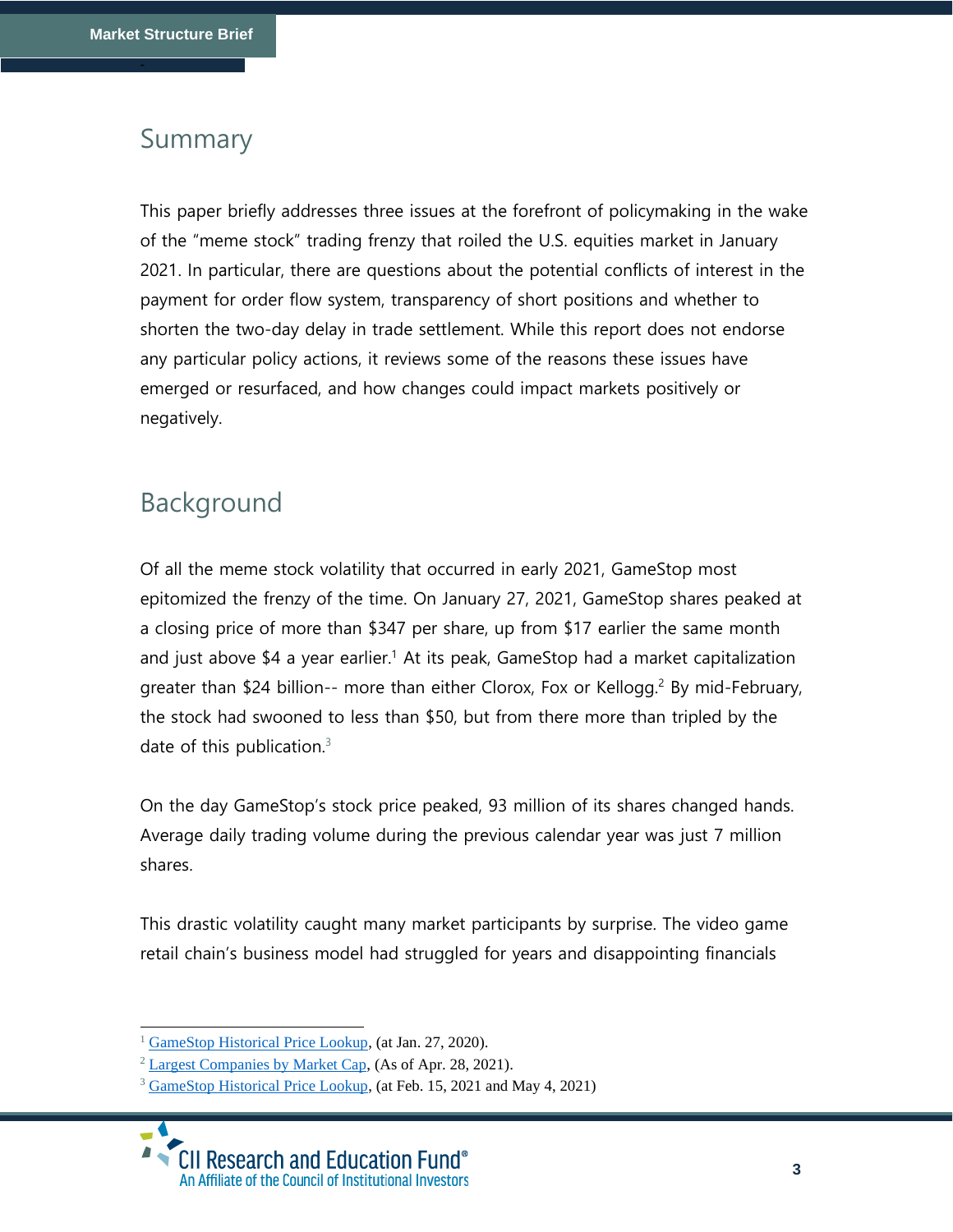reaffirmed the struggle at the end of 2020.<sup>4</sup> An activist had taken a minority stake in GameStop in September 2020 to shake up the board, but its investment did not generate the extreme volatility that erupted in January.

While many hedge funds took large short positions, retail stock trading enthusiasts, including millions on Reddit's online "Wall Street Bets" thread, poured money into the stock and placed call options to purchase the stock for a fixed price in the future. <sup>5</sup> Motivations varied: Some were excited by new directors possibly accelerating the transition from a traditional brick-and-mortar retail operation; others understood that a critical mass of GameStop bulls could trigger a short squeeze, forcing investors who had bet the stock would fall to purchase the shares to avoid greater losses, resulting in a cycle of upward pressure; and other long GameStop investors simply bought into the momentum fueled by hype on social media. In response to the volatility and collateral requirements, discount broker Robinhood limited clients' ability to purchase GameStop stock on January 28.<sup>6</sup>

GameStop and similar "meme stocks" have sparked a policy debate and serious questions about market structure issues that may have contributed to or amplified these events. The House Financial Services Committee held hearings on February 18, March 17 and May 6 on the roller-coaster trading in GameStop.<sup>7</sup> Additionally, the Securities and Exchange Commission (SEC) is undertaking an investigation "to ensure regulated entities uphold their obligations to protect investors and to identify and pursue potential wrongdoing" and a report is forthcoming this summer.<sup>8</sup>

<sup>&</sup>lt;sup>4</sup> ABC News, [GameStop timeline: A closer look at the saga that upended Wall Street,](https://abcnews.go.com/Business/gamestop-timeline-closer-saga-upended-wall-street/story?id=75617315) (Feb. 13, 2021) 5 *Id.* 

<sup>&</sup>lt;sup>6</sup> The Verge, Robinhood [Will Allow Limited Buys of stocks like GameStop starting Friday,](https://www.theverge.com/2021/1/28/22255031/robinhood-gamestop-stop-purchases-reddit-wsb-stock-market) (Jan. 28, 2021).

<sup>7</sup> House Financial Services, Virtual Hearing - [Game Stopped? Who Wins and Loses When Short Sellers,](https://financialservices.house.gov/calendar/eventsingle.aspx?EventID=407107)  [Social Media, and Retail Investors Collide,](https://financialservices.house.gov/calendar/eventsingle.aspx?EventID=407107) (Feb. 18, 2021)**;** Virtual Hearing - [Game Stopped? Who Wins](ttps://financialservices.house.gov/calendar/eventsingle.aspx?EventID=406268)  [and Loses When Short Sellers, Social Media, and Retail Investors Collide, Part II,](ttps://financialservices.house.gov/calendar/eventsingle.aspx?EventID=406268) (Mar. 17, 2021) and Virtual Hearing - [Game Stopped? Who Wins and Loses When Short Sellers, Social Media, and Retail](https://financialservices.house.gov/calendar/eventsingle.aspx?EventID=407748)  [Investors Collide, Part III](https://financialservices.house.gov/calendar/eventsingle.aspx?EventID=407748)**, (**May 6, 2021).

<sup>&</sup>lt;sup>8</sup> SEC, Statement of Acting Chair Lee and Commissioners Peirce, Roisman, and Crenshaw Regarding [Recent Market Volatility,](https://www.sec.gov/news/public-statement/joint-statement-market-volatility-2021-01-29) (Jan. 29, 2021). See also [GameStop Frenzy Prompts SEC to Weigh More Short](https://www.wsj.com/articles/gamestop-frenzy-prompts-sec-to-weigh-more-short-sale-transparency-11613593827)  [Sale Transparency,](https://www.wsj.com/articles/gamestop-frenzy-prompts-sec-to-weigh-more-short-sale-transparency-11613593827) (Feb. 17, 2021).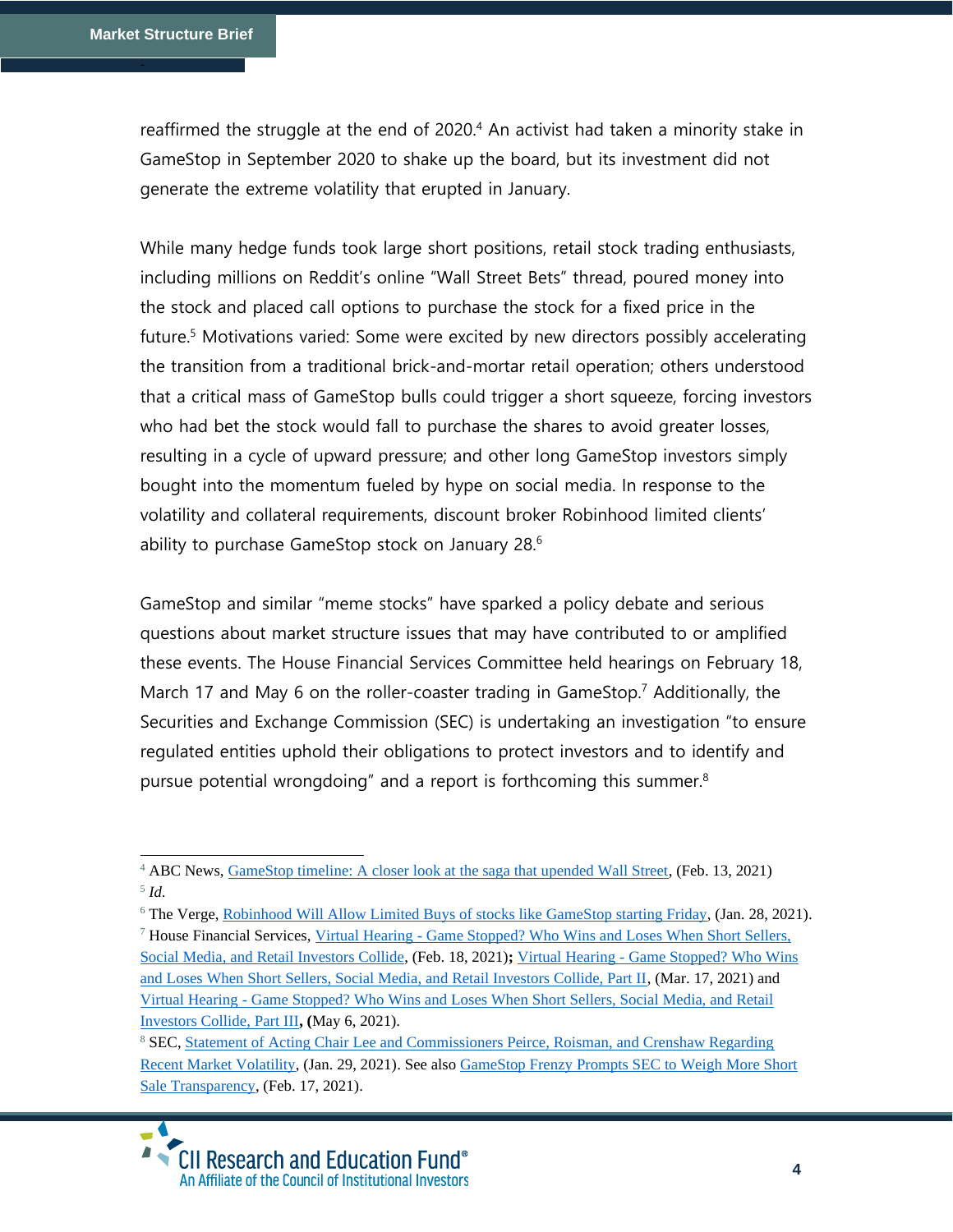### Payment for Order Flow

When an investor places an order to buy shares or options, there are many ways for a broker to route the order, including through third-party market makers who continuously buy and sell shares to keep markets liquid and profit from differences in bid-ask spreads. Payment for order flow (PFOF) is generally regarded as the system whereby market makers (such as Citadel Securities and Virtu Americas) pay retail brokers to send investor orders to particular market makers' platforms, which may create challenges for brokers with a responsibility to deliver "best execution" for their clients. These arrangements are what fund the commission-free fee structures that Robinhood and other brokers offer their clients.

PFOF arrangements have existed for many years. To raise awareness of conflicts of interest they present, the SEC requires that brokers disclose their policies and financial relationships with market makers. $9$  Additionally, to promote competition in order execution quality, particularly on price and speed, "market centers" (broadly covering exchanges, alternative trading systems and market makers) must publish standardized, monthly reports containing statistical information about order execution. 10

Brokers also publish quarterly reports on order routing that include the net payments they receive each month from market makers for trades executed in S&P 500 and non-S&P 500 equity and option trades.<sup>11</sup> Brokers are required to disclose aggregate PFOF data specifically to new customers and on an annual basis thereafter.<sup>12</sup> Upon request, customers can obtain from brokers the venues to which their individual orders were routed.

<sup>&</sup>lt;sup>9</sup> SE[C, Final rules and amendments to joint industry plans,](https://www.sec.gov/rules/final/34-51808.pdf) (2019).

<sup>&</sup>lt;sup>10</sup> Citibank, SEC Rule 605- [Disclosure of order execution information.](https://www.citibank.com/icg/about/assets/docs/SEC-Rule-605-Disclosure.pdf)

<sup>&</sup>lt;sup>11</sup> Virtu Financial, [Rule 605 and 606 Reporting.](https://www.virtu.com/about/transparency/rule-605-and-606-reporting/)

<sup>&</sup>lt;sup>12</sup> Citibank, [SEC Rule 607 Disclosure.](https://www.citi.com/icg/about/assets/docs/SEC-Rule-607-Disclosure.pdf)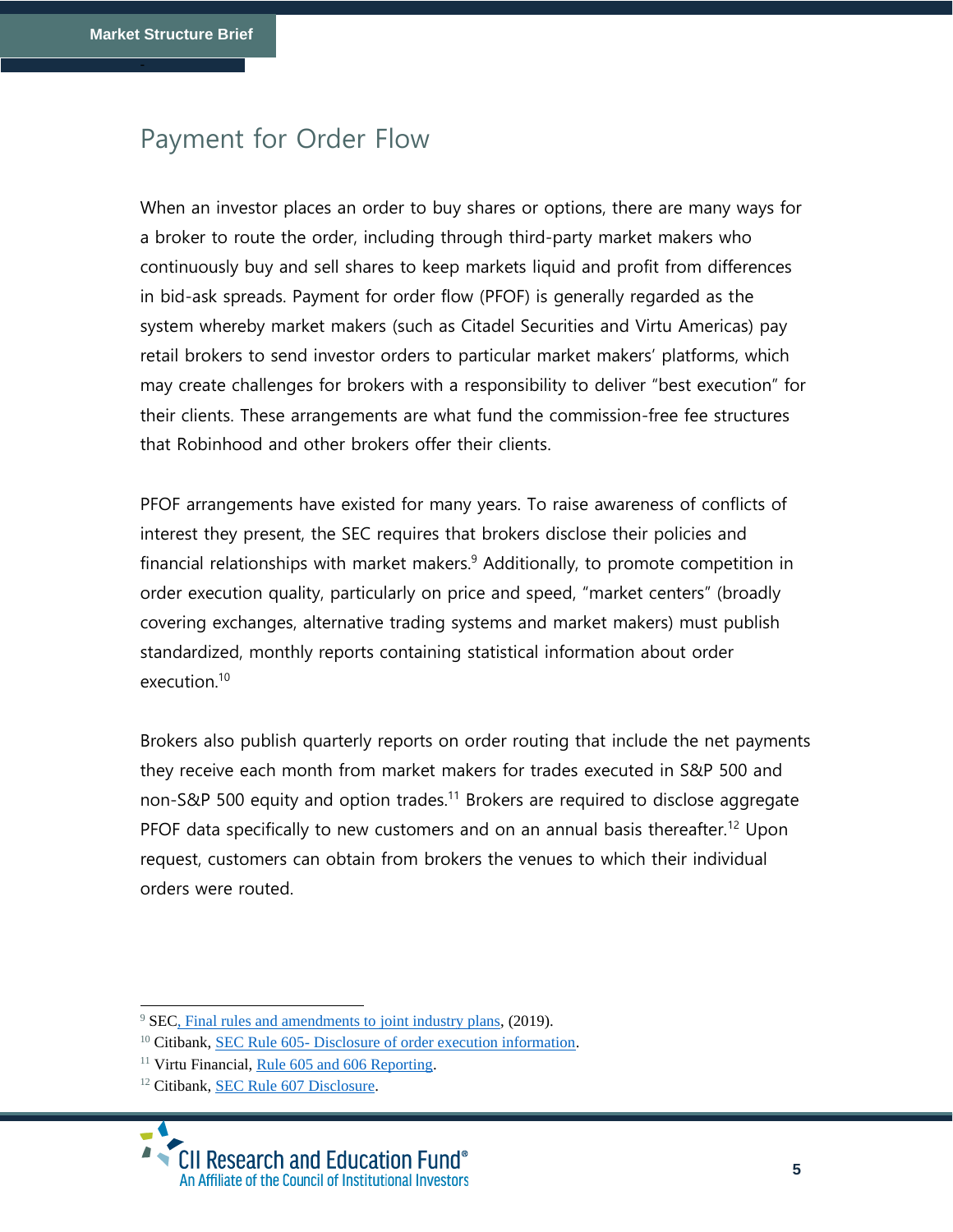There have been concerns that broker reports on PFOF lack detail and that brokers require customers to submit written requests to obtain specific payments and fees.<sup>13</sup> In December 2020, Robinhood settled SEC charges that it made "repeated misstatements that failed to disclose the firm's receipt of payments from trading firms for routing customer orders to them, and with failing to satisfy its duty to seek the best reasonably available terms to execute customer orders."<sup>14</sup>

A recent federal appeals court decision in favor of TD Ameritrade reversed a 2018 district court decision due to difficulty determining who had been harmed by the broker's order routing practices.<sup>15</sup> SEC efforts to prod U.S. exchanges to create a consolidated audit trail may lessen the need for information on which investors are potentially harmed by PFOF arrangements.<sup>16</sup>

While some large retail brokers including Fidelity and Vanguard (for equity trades) do not accept payment for order flow and maintain commission-free trades, the system is often credited with enabling brokerages to eliminate or lower trading fees, making trading more accessible for retail investors. Brokers are required to provide best execution for every trade, which means the most favorable terms taking into consideration not only price but also factors such as the speed of the trade and the likelihood that the trade will be executed.

In a PFOF system, investors may also benefit from price improvements. In theory, market makers pay sellers slightly more than the bids offered on exchanges and charge buyers slightly less than the ask on the exchanges. They then keep some of the profits from these spreads, and give some portion back to the brokers who sent the trade. $17$ 

<sup>&</sup>lt;sup>13</sup> See for example TradeStatio[n 607 Report,](https://uploads.tradestation.com/uploads/2020-Q3-SEC-Rule-606-607.pdf) p. 16, (Q3 2020).

<sup>&</sup>lt;sup>14</sup> SEC, SEC Charges Robinhood Financial With Misleading Customers About Revenue Sources and [Failing to Satisfy Duty of Best Execution,](https://www.sec.gov/news/press-release/2020-321) (Dec. 2020).

<sup>&</sup>lt;sup>15</sup> Wall Street Journal, *TD Ameritrade Wins Legal Battle over Handling of Investors' Orders*, (Apr., 2021).

<sup>&</sup>lt;sup>16</sup> Former SEC Chairman Jay Clayton, Consolidated Audit Trail: Focus on Effective Implementation Puts [CAT on Track,](https://www.sec.gov/news/public-statement/clayton-consolidated-audit-trail-2020-12-16) (Dec. 16, 2020).

<sup>&</sup>lt;sup>17</sup> Matt Levine, [Money Stuff: People are Worried About Payment for Order Flow,](https://www.bloomberg.com/news/newsletters/2021-02-05/robinhood-gamestop-saga-pressures-payment-for-order-flow-kksjpbpt?sref=RSguTU4K) Bloomberg, (Feb. 5, 2021).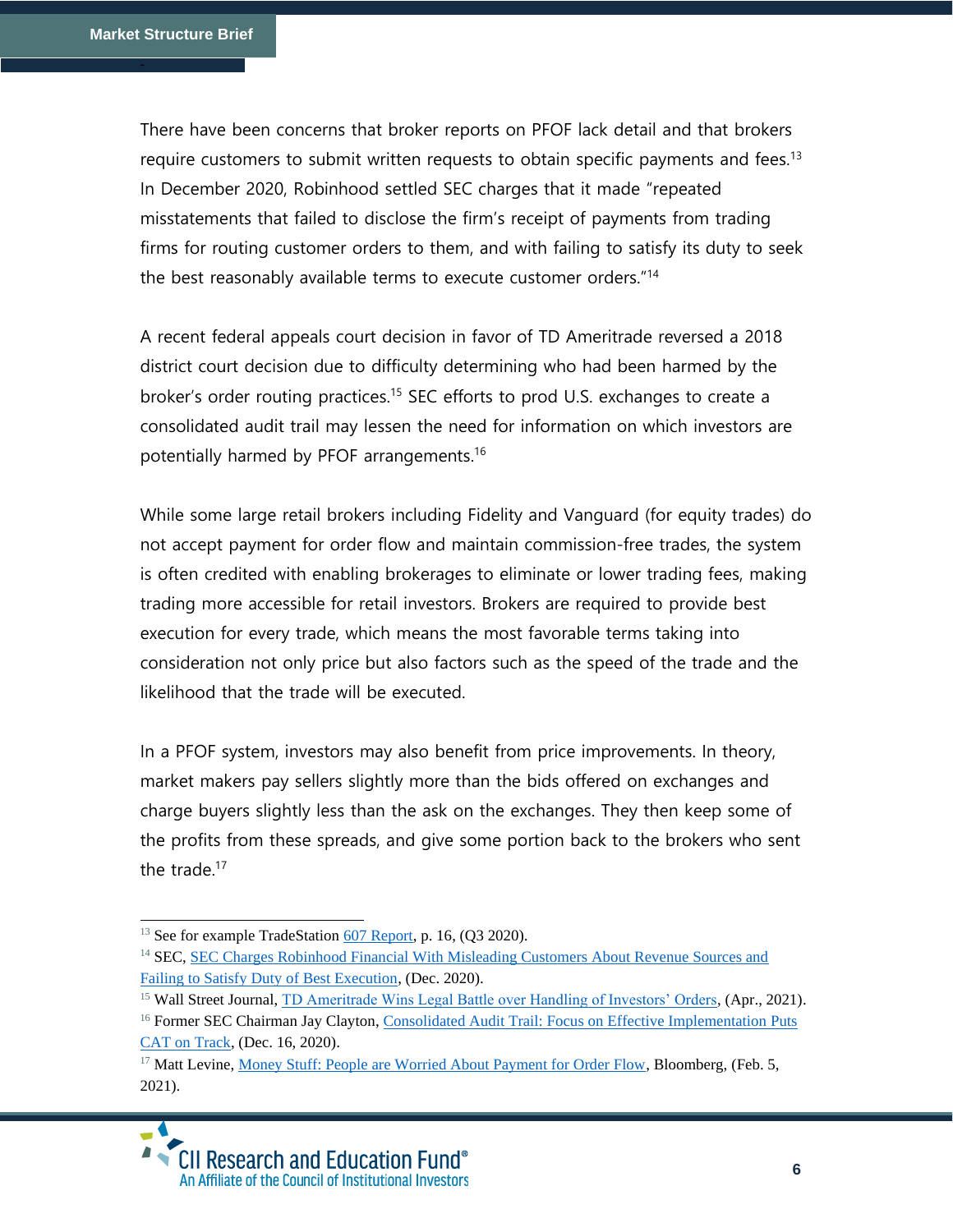Such payments are not supposed to interfere with order routing and best execution. But some market participants have raised concerns that brokers may be tempted to route orders to the market maker that offers to pay more, rather than the market maker that would offer the best execution. Additionally, both market makers and brokers who route the trades stand to benefit from more trading even if the trades are not in the best interest of the investors.<sup>18</sup>

Also shaping the debate over PFOF are questions about the degree of competition among market makers and their leeway to engage in proprietary trading while in possession of advantageous information about market movements. Citadel Securities alone garnered almost 42% of total payments for order flow in 2020.<sup>19</sup> Virtu is the second largest player and also routes a significant number of retail orders. These wholesalers who execute retail orders get valuable data about trading to which other market participants may not have access. <sup>20</sup> Citadel also has a hedge-fund arm, which raises concerns about internal conflicts of interest when the firm executing orders may also have a financial position through its hedge fund arm. <sup>21</sup> During the GameStop volatility, there were concerns that Citadel the market maker may have had a role in influencing Robinhood's decision to curb trading because of the investment that Citadel the hedge fund had in one of GameStop's biggest short sellers. Citadel and Robinhood have both strongly denied these claims.<sup>22</sup>

The conflicts in the PFOF debate echo the "maker-taker" fee structure in which exchanges pay rebates to market-makers who add liquidity (for example through standing limit orders), and charge fees to those who "take" liquidity by sending market orders. CII, the Investment Company Institute and others have previously pointed out that this system can incentivize brokers routing investor orders to send order flow to trading venues commanding the most favorable rebate, rather than

<sup>&</sup>lt;sup>18</sup> [Letter](https://www.warren.senate.gov/imo/media/doc/02.16.2021%20Letter%20from%20Senator%20Warren%20to%20Mr.%20Griffin%20(Updated).pdf) from Senator Elizabeth Warren (D-MA) to Citadel Securities, (Feb. 16, 2021).

<sup>&</sup>lt;sup>19</sup> Cheung, Brian, [Payments for order flow almost tripled in 2020 at Robinhood, other brokerages,](https://finance.yahoo.com/news/payments-for-order-flow-exploded-in-2020-215034948.html) Yahoo Finance, (February 2021).

<sup>&</sup>lt;sup>20</sup> [Testimony of SEC Chair Gary Gensler at House Financial Services Hearing,](https://docs.house.gov/meetings/BA/BA00/20210506/112590/HHRG-117-BA00-Wstate-GenslerG-20210506.pdf) (May 6, 2021).

<sup>&</sup>lt;sup>21</sup> [Letter](https://www.warren.senate.gov/imo/media/doc/02.16.2021%20Letter%20from%20Senator%20Warren%20to%20Mr.%20Griffin%20(Updated).pdf) from Senator Elizabeth Warren (D-MA) to Citadel Securities, (Feb.16, 2021).

<sup>&</sup>lt;sup>22</sup> [Robinhood, Citadel Fight Conspiracies Ahead of GameStop Grilling,](https://www.bloomberg.com/news/articles/2021-02-17/robinhood-s-tenev-tells-lawmakers-no-aid-provided-to-hedge-funds?sref=RSguTU4K) Bloomberg, (February 17, 2021).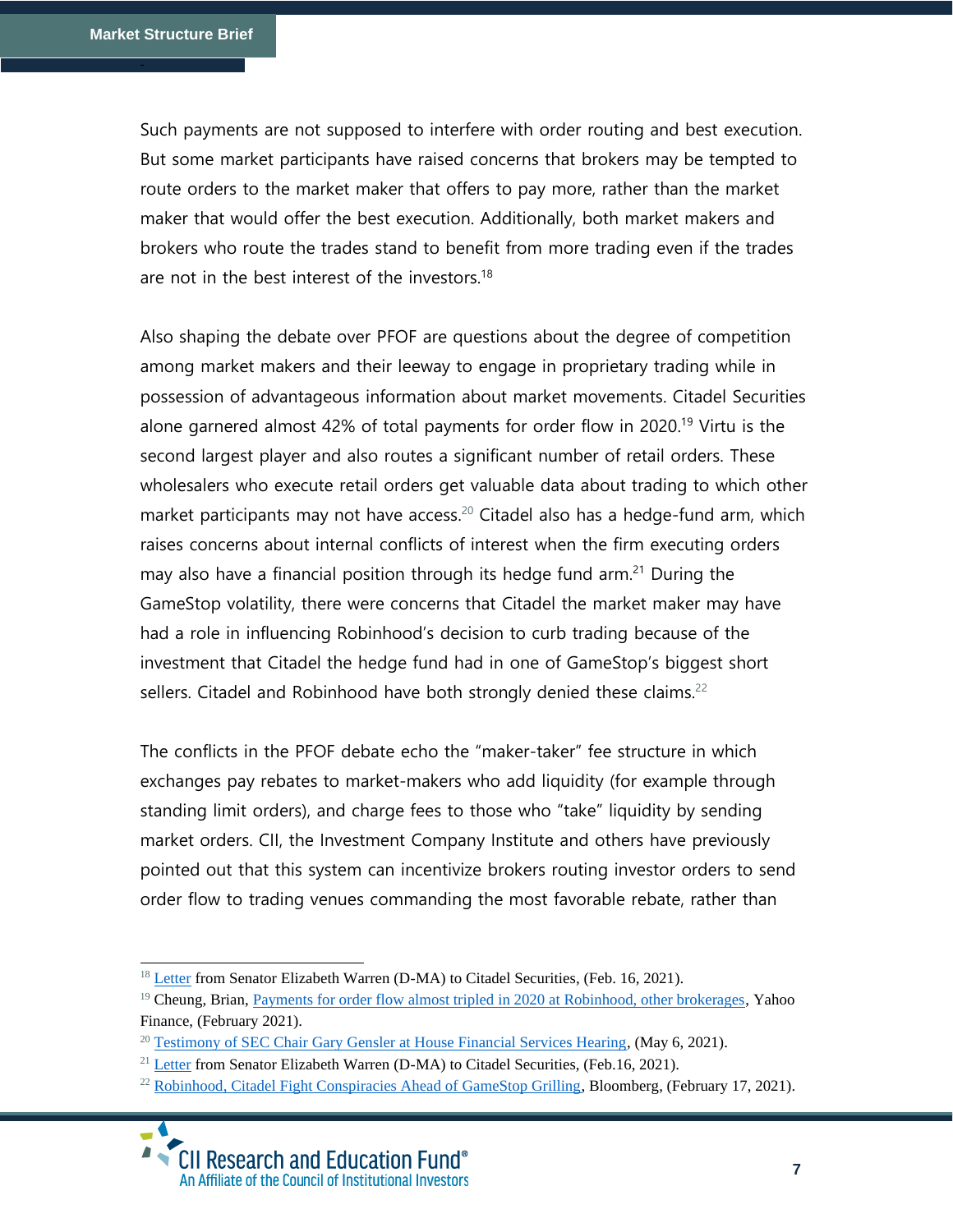where investors will have best execution in terms of speed and price.<sup>23</sup> They supported an SEC pilot project aimed at understanding what effect a no-rebate system would have on market quality, but exchanges successfully sued the SEC in 2020 to halt the study. $24$ 

In addition to conflicts of interest, there are concerns about the ways PFOF has redirected liquidity off of exchanges because the largest broker dealers often execute retail orders internally. When it was created in 1975, the goals of the National Market System (NMS) were to promote fair market competition, efficient order execution, transparency in price quotation, best price execution, and direct matching of buy and sell orders to ensure that whenever possible, orders could be executed without a dealer.<sup>25</sup> Today, almost half of total U.S. stock market volume is traded off of exchanges, with retail trading volume almost never interacting with orders on securities exchanges.<sup>26</sup>

Price improvements from PFOF are quoted in relation to the National Best Bid and Offer (NBBO) benchmark. That can be misleading, though, because a significant amount of trading does not factor into the NBBO benchmark and it is hard to compare price improvements to the potential improvements that could be obtained if retail orders were able to interact with orders on exchanges.  $27$  In general, greater order interaction tends to narrow spreads and promote price efficiency, which is beneficial for both retail and institutional investors.

The House Financial Services Committee is considering draft legislation that would prohibit payment for order flow.<sup>28</sup> The bill is written broadly and seems to include all

 $^{28}$  [Draft bill to amend the Securities Exchange Act of 1934 to prohibit payment for order flow,](https://financialservices.house.gov/uploadedfiles/5.06.2021_bills-1171pih-actof2021-order.flow.pdf) House Financial Services Committee, (May 2021).



 $^{23}$ [Amicus Brief](https://www.cii.org/files/issues_and_advocacy/correspondence/2019/ICICII%20Final%20Brief.pdf) in NYSE LLC v. Securities and Exchange Commission, (2019).

<sup>&</sup>lt;sup>24</sup> [NYSE LLC v. SECURITIES AND EXCHANGE COMMISSION,](https://www.leagle.com/decision/infco20200616133) (Argued 2019, Decided June 2020).

<sup>25</sup> [National Market System \(NMS\),](https://corporatefinanceinstitute.com/resources/knowledge/trading-investing/national-market-system-nms/) Corporate Finance Institute, (Accessed May 4, 2021).

 $^{26}$  Kelleher, Dennis, [Testimony at GameStop Hearing,](https://bettermarkets.com/sites/default/files/Kelleher%20HFSC%20Testimony%20GameStop%20Hearing%203-17-2021%20FINAL%20%282%29.pdf) Better Markets, (Mar., 17, 2021).

<sup>&</sup>lt;sup>27</sup> Payment for Order Flow: How Wall Street Costs Main Street Investors Billions of Dollars through [Kickbacks and Preferential Routing of Customer Orders,](https://bettermarkets.com/sites/default/files/documents/Better_Markets_Payment_for_Order_Flow_Long_02-21-2021.pdf) Better Markets, (Feb. 16, 2021).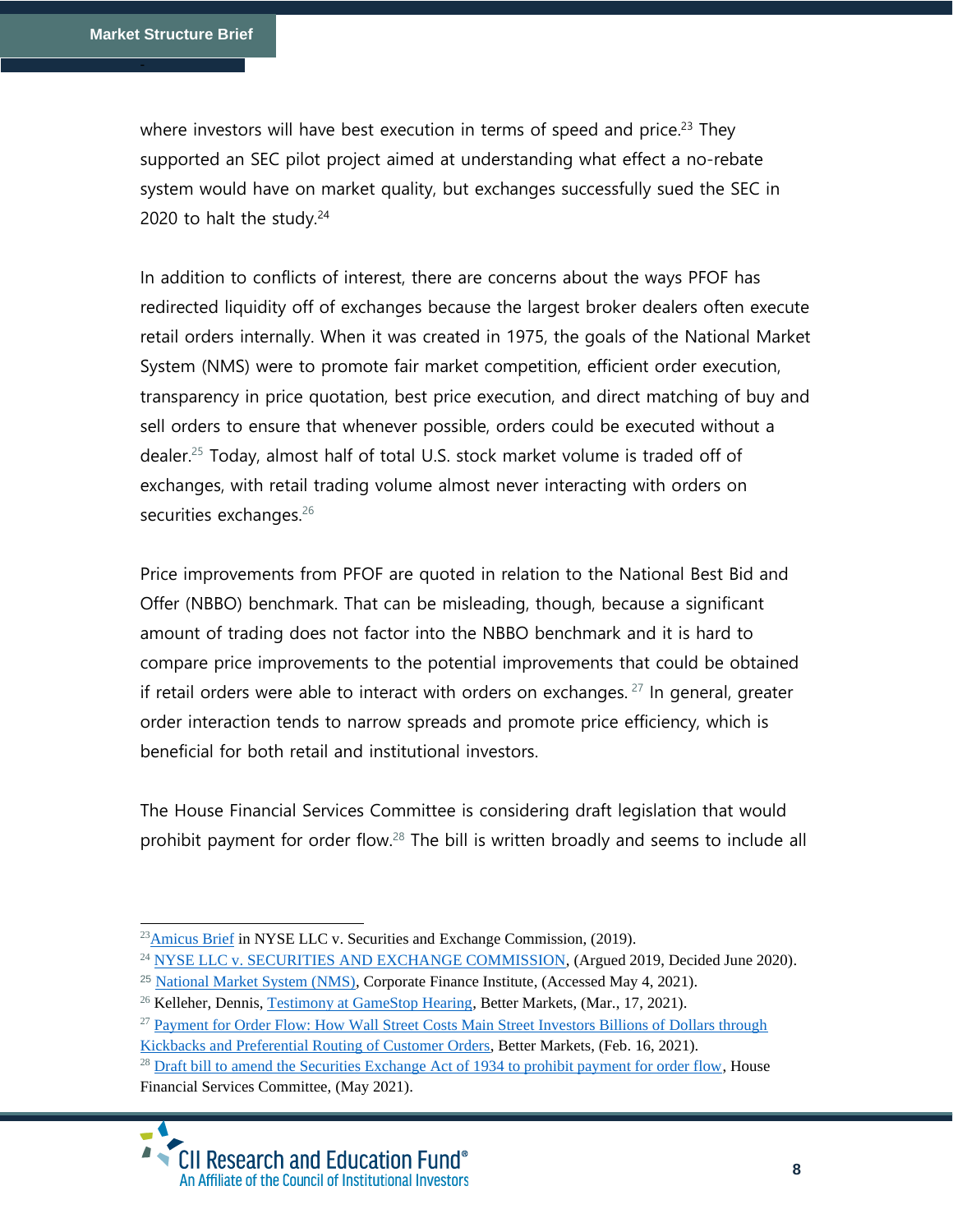payments to a broker for the routing of customer orders from brokers and exchanges, which would also encompass the maker-taker fee structure.<sup>29</sup>

SEC Chair Gary Gensler indicated during the House Financial Services hearing that the SEC will be evaluating PFOF and the related conflicts of interest in the context of broader market structure issues, looking at the payments between brokers and market makers, as well as the exchange rebate issue and considering the impact of concentration among market makers.

PFOF is not a universal practice; neither the United Kingdom nor Canada allow broker-dealers to route retail orders to off-exchange market makers in return for payment. 30

# Short Position Transparency

In the U.S. markets, short sellers operate behind a cloak. While the SEC requires institutional investors to disclose long positions of at least \$100 million on a quarterly basis through a 13F filing, 13F disclosure is not required for short positions. Additionally, institutional investors who directly or indirectly own at least 5% of an individual public company's stock must disclose that ownership through a Schedule 13D or 13G filing. $31$ 

While lacking investor-specific data on short positions, the U.S. market does have aggregate data on short interest by security through rules established by the

<sup>29</sup> *Id.*

<sup>&</sup>lt;sup>30</sup> [Testimony of SEC Chair Gary Gensler at House Financial Services Hearing,](https://docs.house.gov/meetings/BA/BA00/20210506/112590/HHRG-117-BA00-Wstate-GenslerG-20210506.pdf) (May 6, 2021).

 $31$  Qualified institutional investors, including pension funds and registered investment companies, can report their long holdings using the less detailed Schedule 13G as long as the stock was acquired in the ordinary course of business and without any "activist intent." Passive investors not seeking to acquire or influence control of a company can also file 13G disclosures rather than 13D disclosures if they own less than 20% of the company's stock.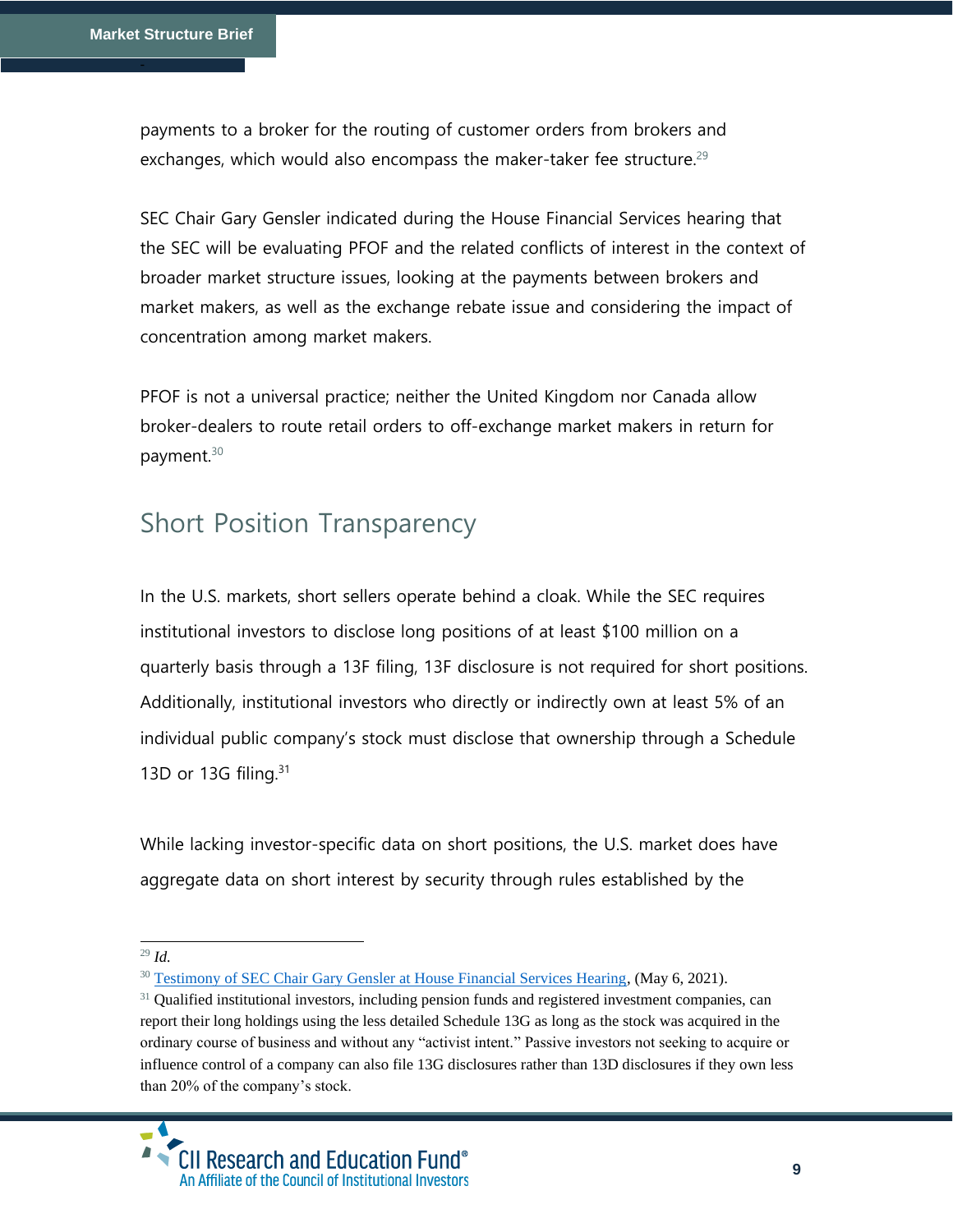Financial Industry Regulatory Authority (FINRA), which regulates broker-dealers. Twice each month, FINRA requires member firms to submit their short interest positions.<sup>32</sup> FINRA reports this data on an aggregate basis.<sup>33</sup> FINRA also publishes reports in conjunction with the stock exchanges that show daily aggregated short sale volume in individual securities and individual short sale transactions in all exchange-listed equity securities.<sup>34</sup>

Short selling was prohibited in the U.S. for several days at the height of the 2008 global financial crisis. The 2010 Dodd-Frank Wall Street Reform and Consumer Protection Act (Dodd-Frank) required the SEC to study short sale positions and transaction reporting.<sup>35</sup> In 2014, the SEC published a report of its findings that focused on real-time short position reporting and indicated that that would not be cost effective.<sup>36</sup> Dodd-Frank also required the SEC to collect investor-specific data on short-selling activity, but that work has not been completed. $37$ 

In 2015, Nasdaq and the NYSE submitted separate but similar rulemaking petitions to the SEC asking the agency to require disclosure of short positions.<sup>38</sup> Both petitions suggested disclosure of short positions follow the Regulation 13 disclosure regime for long positions, including the timing of the disclosure and required updates.

Draft legislation circulated in 2017 and championed by short target Herbalife would have compelled disclosure when an investor's short interest reaches 5% of the

<sup>&</sup>lt;sup>38</sup> NYSE, [Petition for Rulemaking,](https://www.sec.gov/rules/petitions/2015/petn4-691.pdf) (Oct. 7, 2015); Nasdaq, Petition for Rulemaking, (Dec. 7, 2015).



<sup>32</sup> FINRA, [Short Interest Reporting Instructions.](https://www.finra.org/filing-reporting/short-interest/regulation-filing-applications-instructions)

<sup>&</sup>lt;sup>33</sup> SEC, [Short Sale Position and Transaction Reporting,](https://www.sec.gov/files/short-sale-position-and-transaction-reporting%2C0.pdf) (2014).

<sup>&</sup>lt;sup>34</sup> Managed Funds Association, [An Introduction to Short Selling,](https://www.managedfunds.org/wp-content/uploads/2021/02/2021-Short-Selling-WP-Update.pdf) (2018).

<sup>&</sup>lt;sup>35</sup> SEC, [Short Sale Reporting Study Required by Dodd-Frank Act Section 417\(a\)\(2\),](https://www.sec.gov/rules/other/2011/34-64383.pdf) (2011).

<sup>36</sup> SEC, [Short Sale Position and Transaction Reporting,](https://www.sec.gov/files/short-sale-position-and-transaction-reporting%2C0.pdf) (2014).

<sup>&</sup>lt;sup>37</sup> Wall Street Journal, [GameStop Frenzy Prompts SEC to Weigh More Short Sale Transparency,](https://www.wsj.com/articles/gamestop-frenzy-prompts-sec-to-weigh-more-short-sale-transparency-11613593827) (Feb, 17, 2021).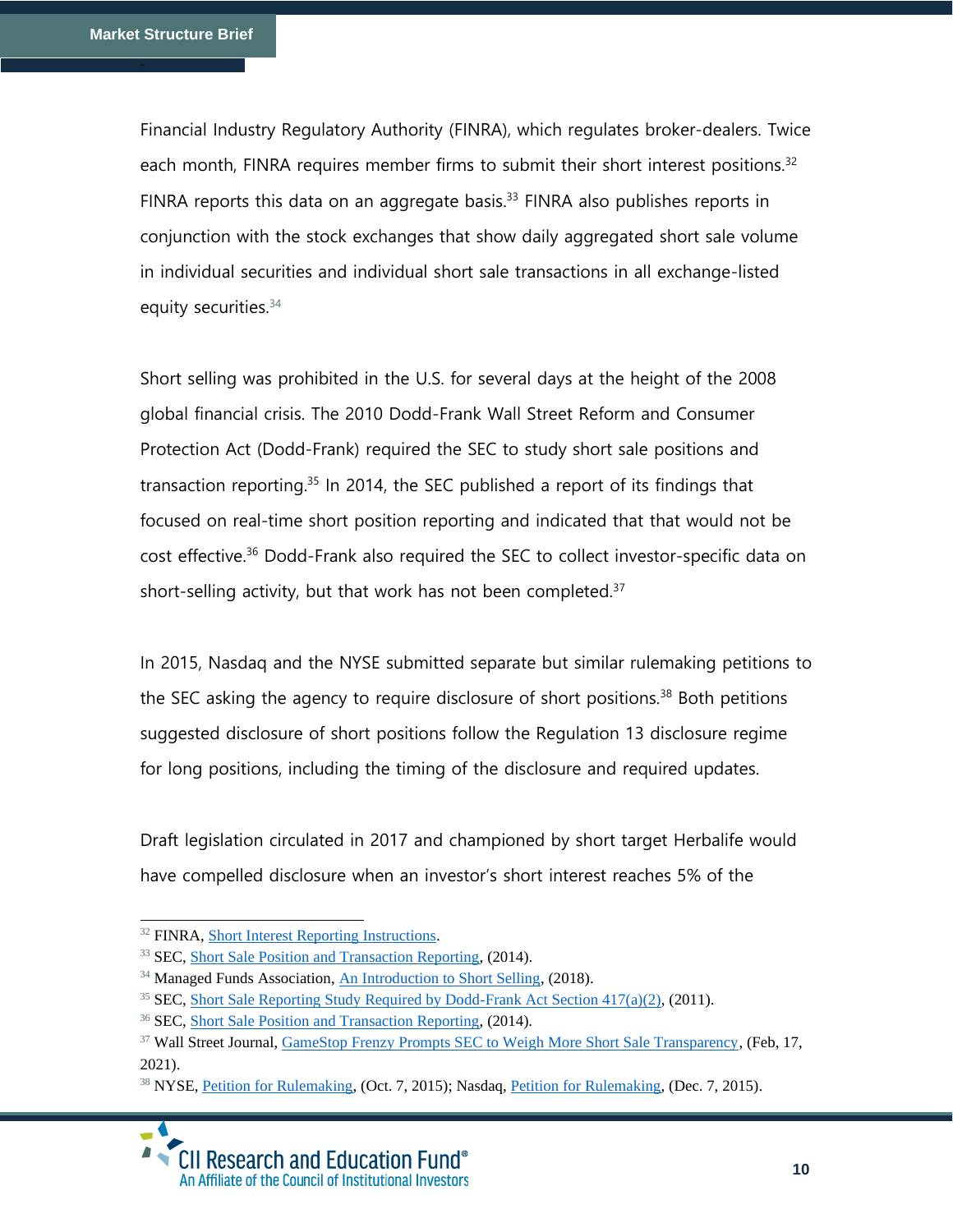company's average daily trading volume.<sup>39</sup> The bill was supported by the major exchanges, the Biotechnology Innovation Organization and the National Venture Capital Association, but failed to find a sponsor and never came to a vote. $40$ 

In 2020, a group of academics led by John Coffee and Joshua Mitts of Columbia University submitted a rulemaking petition asking the SEC to require that investors who voluntarily disclose short positions bear a responsibility to update that information if it changes.<sup>41</sup> The petition is designed to help address concerns that an investor could open a large short position, publish a negative opinion or white paper about the company, and unload the position before the market digests the validity of the claims in the report and reflects the proper equilibrium price. $42$ 

The European Union requires an investor to inform relevant country authorities upon reaching a short position representing 0.2% of outstanding shares and at every 0.1% increment above. Public disclosure is required when the short position climbs to 0.5% of outstanding shares and every 0.1% increment above.<sup>43</sup> The EU's disclosure regulation is written broadly to capture any arrangement in which the investor profits from a decline in the company's stock, thereby covering commonly-used derivative securities that do not technically involve company securities.

During the early months of the Covid-19 crisis, the EU lowered the threshold for reporting to country authorities to 0.1%. Additionally, France, Italy, Belgium, Spain

<sup>42</sup> *Id.*

<sup>&</sup>lt;sup>39</sup> Institutional Investor, The [Dangers of Short-Selling Disclosure,](https://www.institutionalinvestor.com/article/b17jxns6qv5y3r/the-dangers-of-short-selling-disclosure) (2017).

<sup>40</sup> *Id.*

<sup>&</sup>lt;sup>41</sup> John C. Coffee, Joshua Mitts, [Petition for Rulemaking,](https://www.sec.gov/rules/petitions/2020/petn4-758.pdf) (2020).

<sup>43</sup> European Securities and Markets Authority, [Short Selling.](https://www.esma.europa.eu/regulation/trading/short-selling)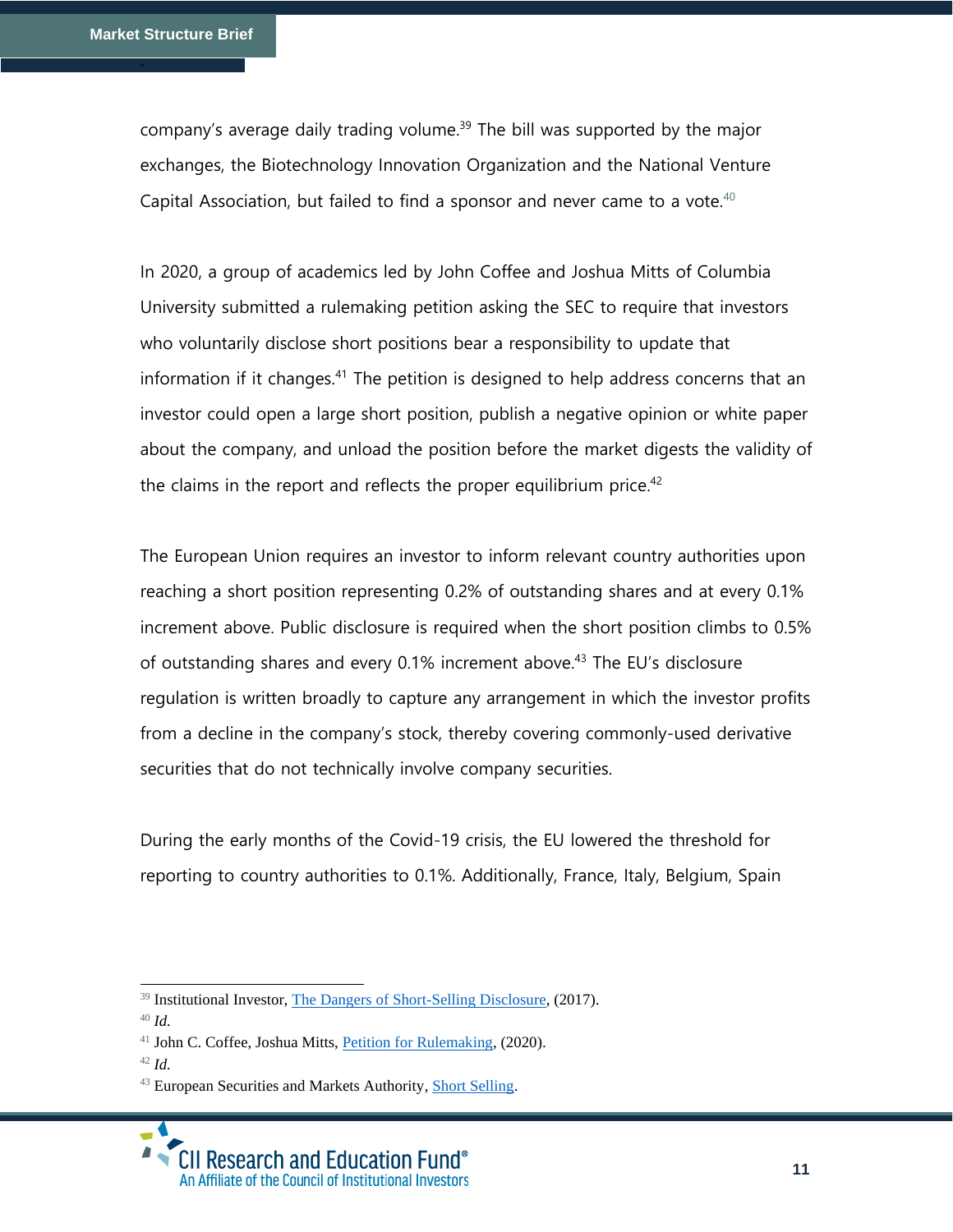and Greece temporarily prohibited short selling entirely, with bans ranging from one to six months.<sup>44</sup>

Disclosure of short positions would increase transparency in the marketplace and fix the incongruity in disclosure requirements between long positions and short positions. According to the 2014 SEC report, "[m]ore precise and timely information about short selling could help the market adjust to new information faster, promoting price efficiency and hence capital formation."<sup>45</sup> There may also be a certain level of market volatility based on speculation on short holdings.<sup>46</sup>

But while disclosures for long positions are more robust, investors holding these shares also enjoy shareholder rights, including voting rights, that short holders do not. Although investors who lend shares to facilitate a short sale lose their voting rights in the process, it is the ultimate holder who buys the security from the short seller who receives the voting right, not the short seller.<sup>47</sup> Thus, enhancing shortselling disclosure to match long positions may be less informative because it would not tell market participants who has the ability to influence corporate matters through director elections and other voting items.<sup>48</sup>

Investor-specific transparency of short positions could also make short sellers more vulnerable to short squeezes, which could drive short sellers to pursue other investment strategies at the expense of market efficiency and make it harder for

<sup>&</sup>lt;sup>44</sup> Wachtell, Lipton, Rosen & Katz, Worldwide Regulatory Response to Short Selling Following Covid-19 [Market Crisis,](https://corpgov.law.harvard.edu/2020/03/26/worldwide-regulatory-response-to-short-selling-following-covid-19-market-crisis/) (Mar. 26, 2020).

<sup>&</sup>lt;sup>45</sup>SEC, [Short Sale Position and Transaction Reporting,](https://www.sec.gov/files/short-sale-position-and-transaction-reporting%2C0.pdf)  $(2014)$ , (cited in NYSE, [Petition for Rulemaking\)](https://www.sec.gov/rules/petitions/2015/petn4-689.pdf).

<sup>46</sup> Nasdaq, [Petition for Rulemaking,](https://www.sec.gov/rules/petitions/2015/petn4-691.pdf) (Dec. 7, 2015).

<sup>&</sup>lt;sup>47</sup> BlackRock, [Securities Lending Viewed through a Sustainability Lens,](https://www.blackrock.com/corporate/literature/publication/securities-lending-viewed-through-the-sustainability-lens.pdf) (Feb. 2020).

<sup>48</sup> Managed Funds Association, [An Introduction to Short Selling,](https://www.managedfunds.org/wp-content/uploads/2021/02/2021-Short-Selling-WP-Update.pdf) (2018).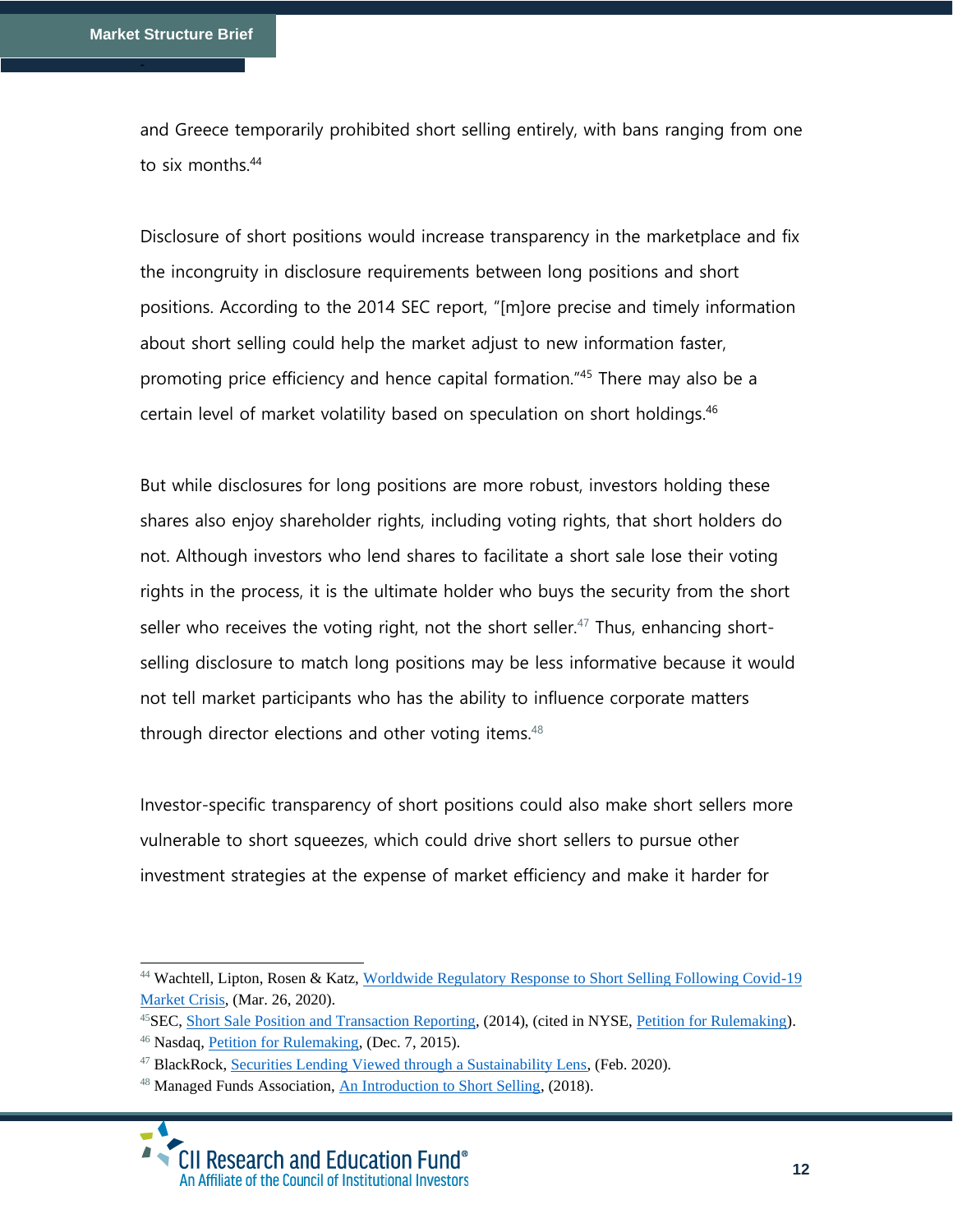them to accumulate positions over time.<sup>49</sup> Additionally, there are concerns that disclosure of short positions could allow other investors to copy or undermine another firm's strategy, which could limit their profitability and negatively affect price discovery in the market. <sup>50</sup> Another criticism of short position transparency is the uncertainty over motivation; while some short positions are rooted in conviction about a stock being fundamentally overvalued, others are motivated by a desire to hedge risk exposure or serve the needs of investor clients.<sup>51</sup> Greater transparency of short positions could lead market participants to misinterpret a short position to mean that the shorted security is over-valued, when other motivations at play.<sup>52</sup>

In his testimony at the House Financial Services Committee, SEC Chair Gensler said that he has directed the SEC staff to prepare recommendations on short selling disclosure and on transparency of share lending.<sup>53</sup>

# Trade Settlement

After a trade is ordered and routed, the payment of funds and delivery of the securities (known as "settlement") takes two days. The SEC currently requires tradedate-plus-two days (T+2) settlement. The central clearinghouse, Depository Trust & Clearing Corp. (DTCC) and its subsidiaries, clear and settle trades between the buyers and sellers on U.S. markets.

<sup>&</sup>lt;sup>53</sup> [Testimony of SEC Chair Gary Gensler at House Financial Services Hearing,](https://docs.house.gov/meetings/BA/BA00/20210506/112590/HHRG-117-BA00-Wstate-GenslerG-20210506.pdf) (May 6, 2021).



<sup>&</sup>lt;sup>49</sup> Andrew Ross Sorkin, [Anyone Can Manipulate the Market. Here's How to Fix That,](https://www.nytimes.com/2021/02/02/business/dealbook/gamestop-markets-trust.html) New York Times,  $(2021)$ .

<sup>50</sup> Nasdaq, [Petition for Rulemaking,](https://www.sec.gov/rules/petitions/2015/petn4-691.pdf) (Dec. 7, 2015).

<sup>51</sup> IOSCO, [Report on Transparency of Short Selling,](https://www.iosco.org/library/pubdocs/pdf/IOSCOPD147.pdf) (2003).

<sup>52</sup> *Id.*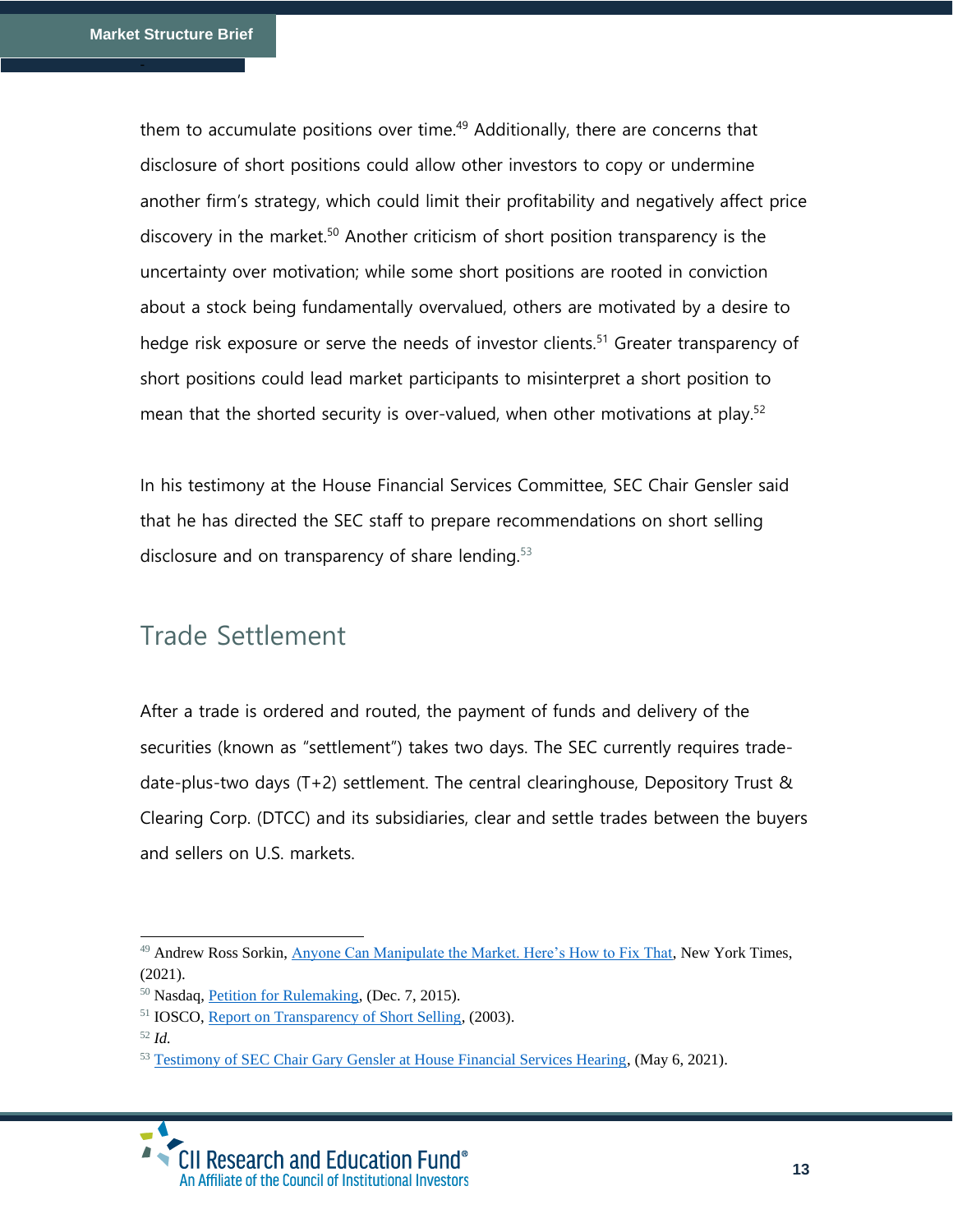The SEC has shortened the settlement cycle several times. Trades settled in T+5 until 1995, when regulators changed it to three days. <sup>54</sup> In 2017, settlement was further shortened to T+2.<sup>55</sup>

While a multi-day delay in settlement may seem counterintuitive for electronic markets, the system was set up to balance certain market risks.

In the current system, total transactions in a day are netted, meaning that brokers only have to pay the net total of transactions each day. According to the DTCC, this reduces the value of payments that must be exchanged by a daily average of 98%.<sup>56</sup> By reducing the total number of transactions per day, centralized clearing and netting increases market efficiency and decreases capital requirements for brokers. This also reduces market risk that volatile trading on any particular day will overwhelm the system.

However, there are tradeoffs to these benefits. To maintain this system, the DTCC requires brokers to pay collateral for counterparty risk. When trading is volatile, collateral can spike, straining liquidity. Additionally, a sudden increase in the price of a stock during the two-day settlement period may cause a broker to sustain losses, or, when trade volumes surge, be unable to purchase the stock at clearance. Collateral requirements were the main reason that Robinhood and other brokers limited trading in GameStop and other stocks at the height of the meme trading frenzy. 57

<sup>54</sup> DTCC[, Project Ion Case Study,](https://www.dtcc.com/~/media/Files/Downloads/settlement-asset-services/user-documentation/Project-ION-Paper-2020.pdf.) (May 2020).

<sup>55</sup> *Id.*

<sup>56</sup> DTCC[, Leading the Industry to Accelerated Settlement,](https://perspectives.dtcc.com/articles/leading-the-industry-to-accelerated-settlement?utm_source=dtcc.com&utm_medium=press-release&utm_campaign=accelerated_settlement) (Feb. 2021).

<sup>57</sup> Barrons[, Why Did Robinhood Stop GameStop Trading? Everything to Know,](https://www.barrons.com/articles/why-did-robinhood-stop-gamestop-trading-51611967696) (Jan. 2021).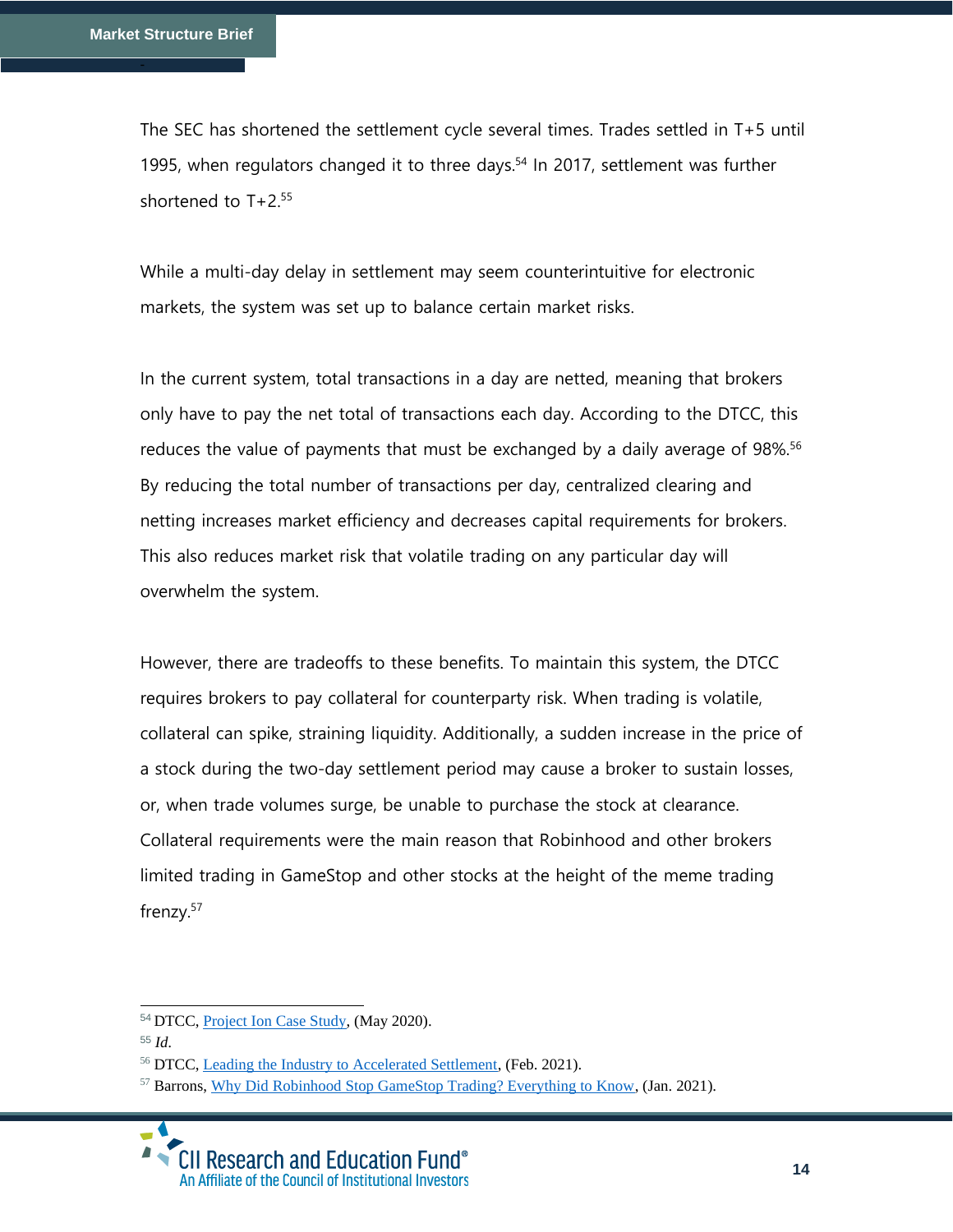Also, multiple transactions in any stock during the two-day settlement period can create complexity for share reconciliation. In particular, it can be difficult for institutional investors who lend their shares to know who owns them at any particular time and therefore who has the right to vote the shares.

While accelerating market settlement has been discussed in recent years, GameStop brought this issue to the forefront because of the extreme volatility and the steep price increases that led to high margin calls and significant differences in price between the time of purchase and time of settlement. On January 28, the morning after GameStop's price peaked, the DTCC asked Robinhood to post about \$3 billion in margin, although it ultimately accepted about \$700 million.<sup>58</sup>

When the SEC shortened the settlement time in 2017, it stated that further reductions were then not feasible. But the agency committed to a report three years later to assess the impact of the move to T+2 and the potential impacts of further shortening the cycle.<sup>59</sup> This report is expected to be released soon.

In a May 2020 report, the DTCC said that its current infrastructure supports T+1 and limited T+0 settlement, but that obstacles including "market behavior, legacy infrastructure and operational processes" make it "difficult to accelerate further without a lengthy industry effort – one can only move as fast as the slowest adopter."<sup>60</sup>

In February 2021, the DTCC released a plan to lower settlement time to T+1 over a two-year time frame. The clearinghouse has estimated that the move to T+1 could

<sup>58</sup> Bloomberg, [Robinhood's Collateral-Crunch Explanation Puzzles Wall Street,](https://www.bloomberg.com/news/articles/2021-02-06/robinhood-s-collateral-crunch-explanation-puzzles-wall-street?sref=RSguTU4K) (Feb. 6, 2021).

<sup>59</sup> SEC Final Rule, [Securities Transaction Settlement Cycle,](https://www.sec.gov/rules/final/2017/34-80295.pdf) (2017).

<sup>60</sup> DTCC[, Project Ion Case Study,](https://www.dtcc.com/~/media/Files/Downloads/settlement-asset-services/user-documentation/Project-ION-Paper-2020.pdf.) (May 2020).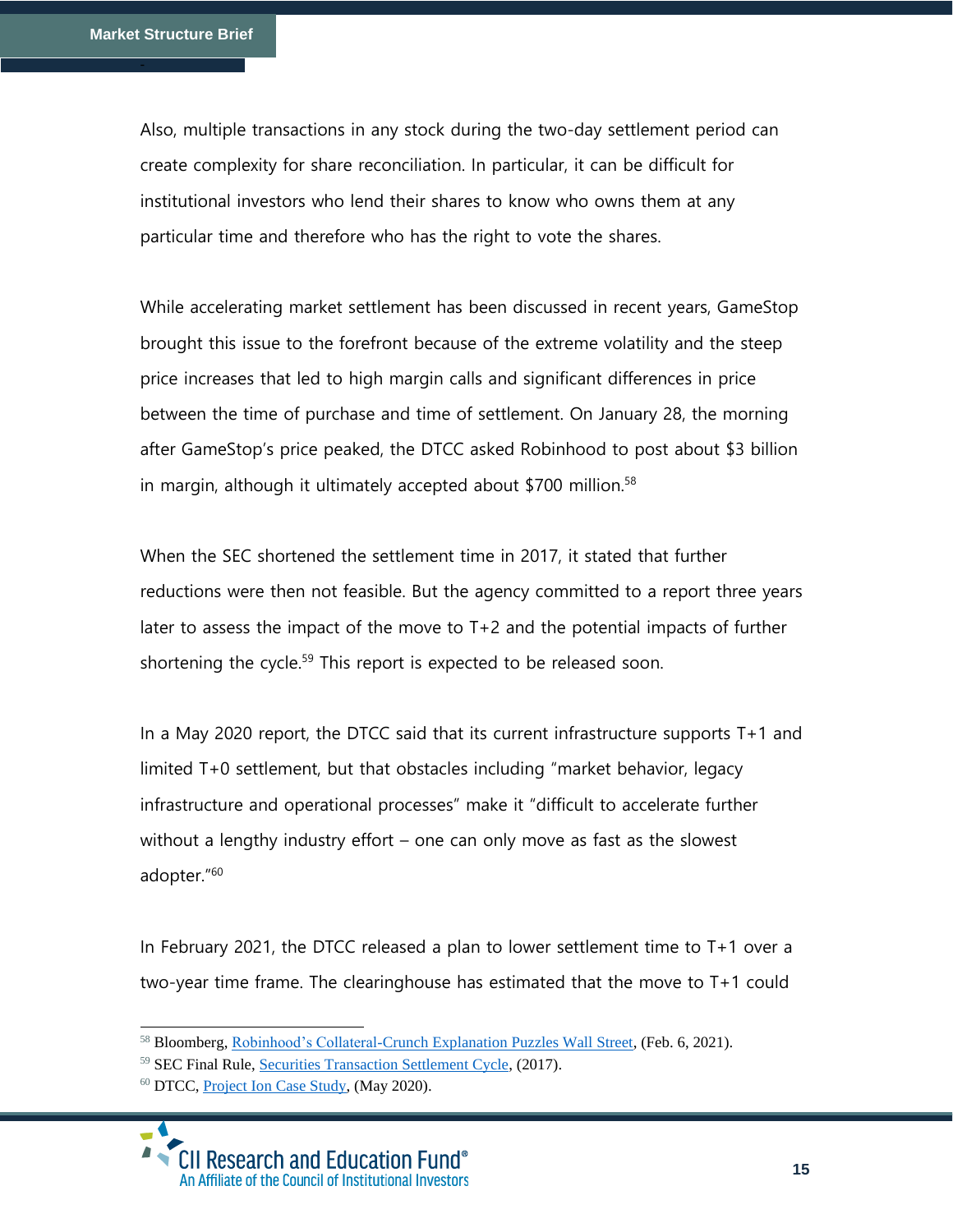lower margin requirements by 41%. Kenneth Griffin, CEO of Citadel Securities, also supported T+1 settlement in his testimony.<sup>61</sup> SEC Chair Gary Gensler also endorsed shortening the settlement cycle, saying that he believes it would "reduce costs and risks in our markets" and said that he has directed the SEC staff to draft a proposal on the subject for Commission review.<sup>62</sup>

The DTCC report said that most of the concern from market participants related to accelerating settlement beyond  $T+1.63$  In netted  $T+0$  settlement, trades would be settled at the end of the same trading day, rather than real-time settlement, which would be instant and without netting.

Robinhood CEO Vlad Tenev has publicly supported real-time settlement, and he blamed T+2 settlement latency for the high collateral requirements and the liquidity crunch that led the firm to suspend trading in GameStop stock in late January. 64 Real-time settlement would require that all transactions be funded and cleared on a transaction-by-transaction basis. While this would eliminate some market risks related to sudden price changes, it would also eliminate the liquidity benefits for brokers.<sup>65</sup> Transaction volumes would increase significantly, which would likely increase the number of failed transactions.<sup>66</sup>

Moving to real-time settlement would also require real-time share reconciliation and real-time records of ownership. While this may be possible eventually, there is

<sup>66</sup> *Id.*



<sup>61</sup> [Testimony of Kenneth C. Griffin Founder and CEO of Citadel and Founder and Principal Shareholder of](file:///C:/Users/kenbe/Downloads/,%20https:/financialservices.house.gov/uploadedfiles/hhrg-117-ba00-wstate-griffink-20210218.pdf)  [Citadel Securities Before the Committee on Financial Services United States House of Representatives,](file:///C:/Users/kenbe/Downloads/,%20https:/financialservices.house.gov/uploadedfiles/hhrg-117-ba00-wstate-griffink-20210218.pdf) (Feb. 18, 2021).

<sup>&</sup>lt;sup>62</sup> [Testimony of SEC Chair Gary Gensler at House Financial Services Hearing,](https://docs.house.gov/meetings/BA/BA00/20210506/112590/HHRG-117-BA00-Wstate-GenslerG-20210506.pdf) (May 6, 2021).

 $63$  DTCC[, Leading the Industry to Accelerated Settlement,](https://perspectives.dtcc.com/articles/leading-the-industry-to-accelerated-settlement?utm_source=dtcc.com&utm_medium=press-release&utm_campaign=accelerated_settlement) (Feb. 2021).

<sup>64</sup> Axios, [Explaining GameStop hearing terms: Settlement times,](https://www.axios.com/gamestop-hearing-settlement-time-4643739d-0b73-482c-b186-b72d8204684e.html) (Feb. 18, 2021).

<sup>65</sup> Axios, [Explaining GameStop hearing terms: Settlement times,](https://www.axios.com/gamestop-hearing-settlement-time-4643739d-0b73-482c-b186-b72d8204684e.html) (Feb. 18, 2021).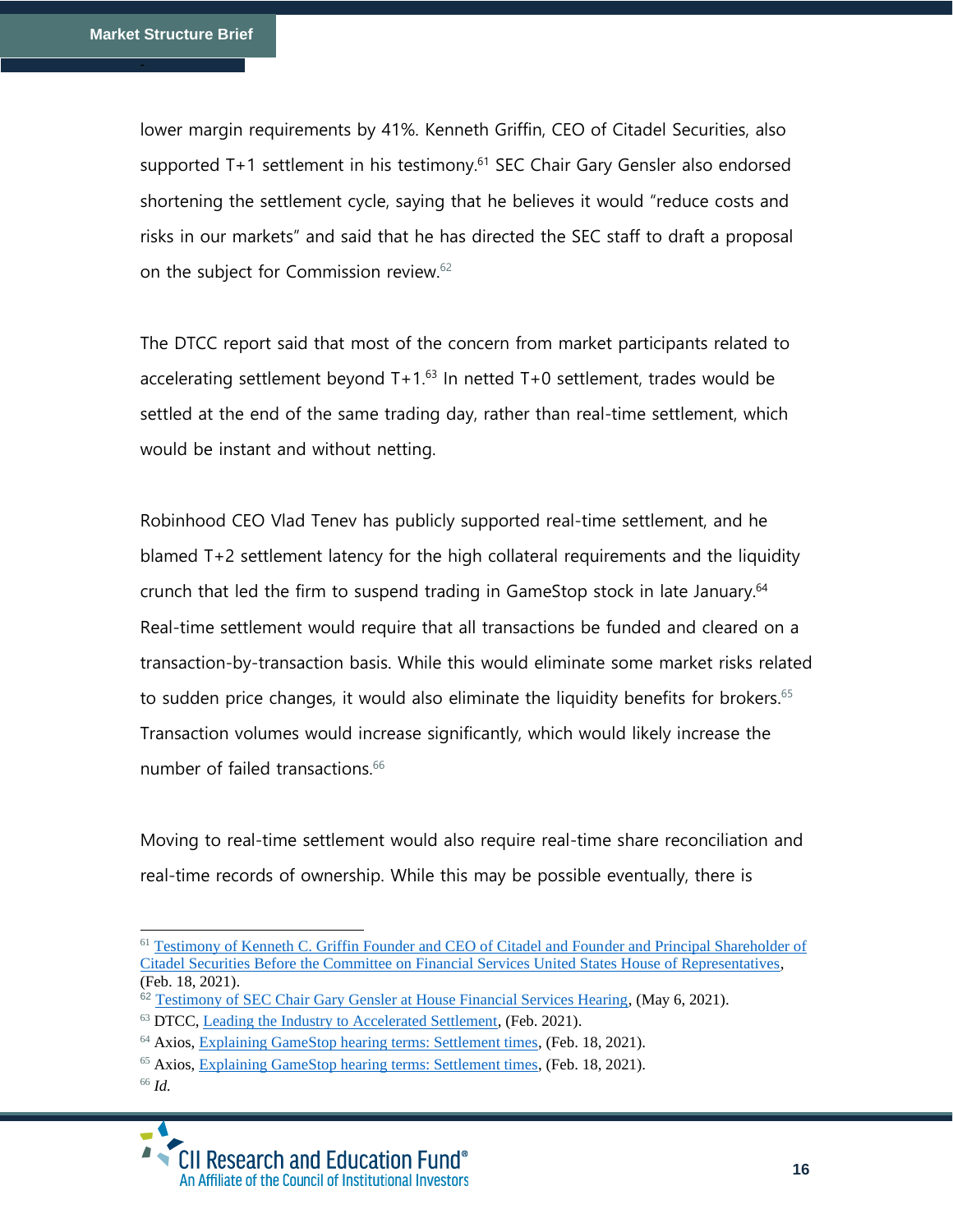substantial work to be done to design a system, probably based on distributed ledger (blockchain) technology, and demonstrate that it is sufficiently stable and secure.

Most advanced capital markets have converged on  $T+2$  settlement for equities.<sup>67</sup> In China, however, the settlement cycle is quicker, with shares settled the same day, while the transfer of funds happens on a T+1 basis, in a "deliver-before-pay method."<sup>68</sup> India's securities regulator, the Securities and Exchange Board of India  $(SEBI)$ , has also recently proposed moving to  $T+1$ , but the change has not yet been implemented. <sup>69</sup> Australian regulators and the Australian securities exchange are working on a plan to move to a blockchain system of securities settlement, which would have the capacity to enable real-time settlement, but the plan has been postponed a few times, most recently to April 2023.<sup>70</sup>

# Conclusion

There are a number of other market issues of interest to retail and institutional investors stemming from the meme stock spectacle of early 2021. In addition to payment for order flow, short position transparency and settlement latency, SEC Chair Gensler noted in his May 6 testimony concerns relating to market concentration of both wholesalers and brokers, liquidity challenges and broader market risks from individual firm losses. <sup>71</sup> Gensler and others have also raised

<sup>67</sup> Charles Schwab, [Equity and Currency Trade Settlement Cycles in Foreign Markets.](https://www.schwab.com/public/file/P-5367992/SLS112417-00_SettlementCycles_SalesSheet.pdf)

<sup>&</sup>lt;sup>68</sup> World Economic Forum, *China Asset Management at an Inflection Point*, pg. 31-32, (July 2020).

 $^{69}$  Economic Times, [T+1? Your stock trade settlement set to get quicker,](https://economictimes.indiatimes.com/markets/stocks/news/t1-your-stock-trade-settlement-set-to-get-quicker/articleshow/77582864.cms) Economic Times, (Aug. 2020).

<sup>&</sup>lt;sup>70</sup> KPMG, [ASX extends timetable for CHESS Replacement,](https://home.kpmg/au/en/home/insights/2020/07/asx-update-chess-replacement.html) (July 2020); Ledger Insights, ASX delays [blockchain settlement system to 2023,](https://www.ledgerinsights.com/asx-delays-blockchain-settlement-system-chess/) (Oct. 2020).

<sup>&</sup>lt;sup>71</sup> [Testimony of SEC Chair Gary Gensler at House Financial Services Hearing,](https://docs.house.gov/meetings/BA/BA00/20210506/112590/HHRG-117-BA00-Wstate-GenslerG-20210506.pdf) (May 6, 2021).